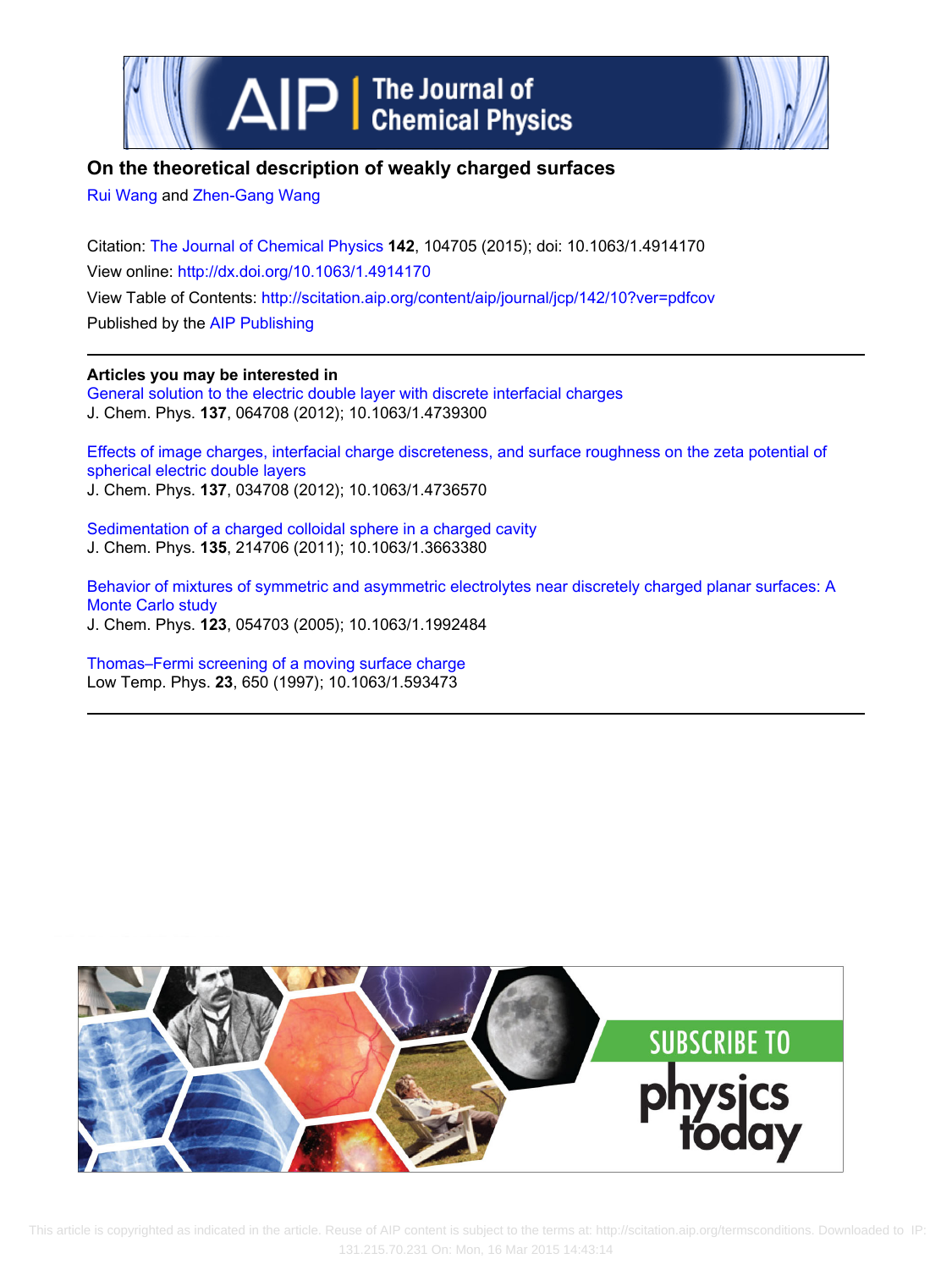

# **[On the theoretical description of weakly charged surfaces](http://dx.doi.org/10.1063/1.4914170)**

Rui Wang and Zhen-Gang Wang<sup>[a\)](#page-1-0)</sup>

*Division of Chemistry and Chemical Engineering, California Institute of Technology, Pasadena, California 91125, USA*

(Received 28 November 2014; accepted 23 February 2015; published online 10 March 2015)

It is widely accepted that the Poisson-Boltzmann (PB) theory provides a valid description for charged surfaces in the so-called weak coupling limit. Here, we show that the image charge repulsion creates a depletion boundary layer that cannot be captured by a regular perturbation approach. The correct weak-coupling theory must include the self-energy of the ion due to the image charge interaction. The image force qualitatively alters the double layer structure and properties, and gives rise to many non-PB effects, such as nonmonotonic dependence of the surface energy on concentration and charge inversion. In the presence of dielectric discontinuity, there is no limiting condition for which the PB theory is valid. <sup>C</sup> *2015 AIP Publishing LLC.* [\[http:](http://dx.doi.org/10.1063/1.4914170)//[dx.doi.org](http://dx.doi.org/10.1063/1.4914170)/[10.1063](http://dx.doi.org/10.1063/1.4914170)/[1.4914170\]](http://dx.doi.org/10.1063/1.4914170)

## **I. INTRODUCTION**

The electric double layer resulting from a charged surface in an aqueous solution affects a wealth of structural and dynamic properties in a wide range of physicochemical, colloidal, soft-matter, and biophysical systems. $1-5$  $1-5$  The standard textbook description of the electrical double layers is based on the mean-field Poisson-Boltzmann (PB) theory. At large surface-charge density, high counter-ion valency and high ion concentration—the so-called strong coupling limit—it is well recognized that PB theory fails to capture a number of qualitative effects, such as like-charge attraction $6-8$  $6-8$ and charge inversion. $9-12$  $9-12$  Liquid-state theories<sup>[13](#page-8-6)[,14](#page-8-7)</sup> and other strong-coupling theories $8,15$  $8,15$  have been employed to account for the strong ion-ion correlations in this regime.

In the opposite limit—the weak-coupling regime—it is generally accepted that the electric double layer is well described by the PB theory.<sup>[15](#page-8-8)[–24](#page-8-9)</sup> Performing a loop-wise perturbation expansion<sup>[19](#page-8-10)</sup> in the coupling parameter (to be defined below),  $Netz^{20}$  $Netz^{20}$  $Netz^{20}$  demonstrated that the PB theory is the leading-order theory in the weak-coupling limit, and becomes exact in the limit of zero coupling strength. Applying Netz's approach explicitly to surfaces with dielectric discontinuity, Kanduč and Podgornik<sup>[21](#page-8-12)</sup> concluded that, under the weakcoupling condition, the image force only enters as a small correction to the leading PB theory, which vanishes in the limit of zero coupling. In particular, the self-energy due to image charge interaction was shown not to appear in the Boltzmann factor for the ion distributions. Although these demonstrations were performed explicitly for counterion-only systems, the conclusions are generally believed to hold when salt ions are added.<sup>[24](#page-8-9)</sup> Thus, many researchers in the electrolyte community consider the weak-coupling theory to mean the PB theory; in other words, weak coupling is considered synonymous with the validity of the PB theory.

Physically, however, a single ion in solution next to a surface of a lower dielectric plate obviously should feel the

image charge repulsion even in the absence of any surface charge, and the ion distribution—the probability of finding the ion at any location—should reflect the image charge interaction through the Boltzmann factor. This was the case studied in the pioneering work of Wagner<sup>[25](#page-8-13)</sup> and Onsager and Samaras $^{26}$  $^{26}$  $^{26}$  (WOS) for the surface tension of electrolyte solutions. It is rather odd that this interaction should become absent from the Boltzmann factor for the distribution of mobile ions in the weak-coupling limit when the surface becomes charged. It is also rather curious that the image interaction, which is absent from the Boltzmann factor in the Netz-Kanduč-Podgornik (NKP) approach<sup>[15](#page-8-8)[,20](#page-8-11)[,21](#page-8-12)</sup> in the weak coupling limit, "re-emerges" in the Boltzmann factor in the strong-coupling limit, though in a different form (through a fugacity expansion).  $8,21,24$  $8,21,24$  $8,21,24$  Taking zero-surface charge as the limiting case of the *physical* weak-coupling condition, it is clear that the NKP and WOS approaches give drastically different descriptions of the same system. It is also difficult to physically reconcile the absence of the image interaction from the Boltzmann factor in the weak-coupling limit with its "reemergence" in the strong coupling limit in the NKP approach. Furthermore, ion depletion near a weakly charged dielectric interface has been observed in Monte Carlo simulation $15,27$  $15,27$ as well as predicted by the hypernetted chain approximation (HNC) integral equation theory that includes the image charge interactions.[28](#page-8-16)

In this work, we clarify the origin of these discrepancies by a re-examination of the role of the image charge interaction in the *physical* weak-coupling limit. We show that in the presence of a dielectric discontinuity, the *physical* weakcoupling limit is not described by the so-called weakcoupling theory if the latter is meant to be the PB or PB with small fluctuations corrections. The image charge repulsion creates a boundary layer which cannot be captured by the NKP approach. A nonperturbative approach yields a modified Poisson-Boltzmann equation, where a screened, selfconsistently determined image charge interaction appears in the Boltzmann factor for the ion concentration for any surface charge density. The WOS theory is an approximation of the

<span id="page-1-0"></span>a)[zgw@caltech.edu](mailto:zgw@caltech.edu)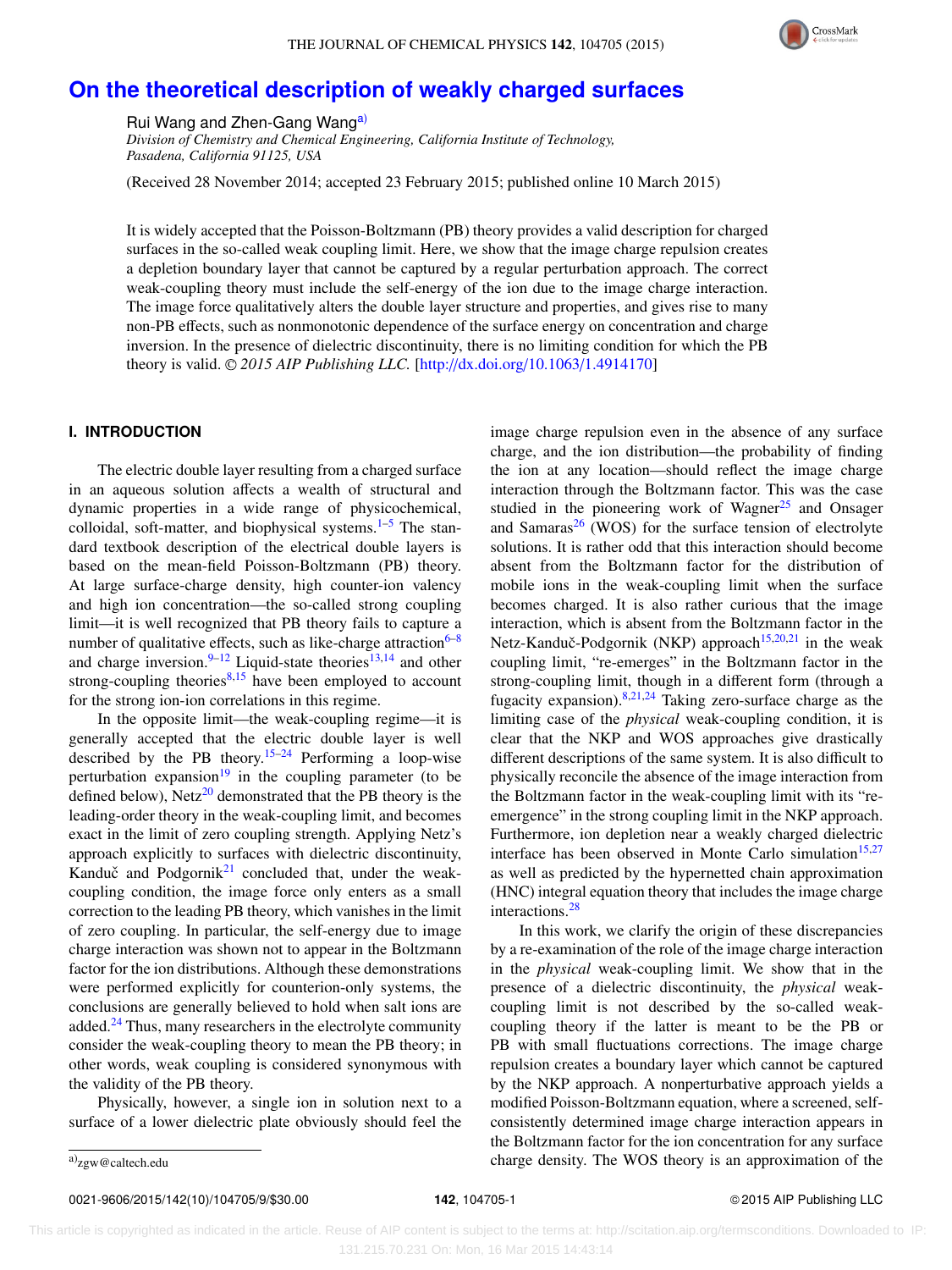more general framework presented here in the special case of zero surface charge.

To see the origin of the boundary layer, we start by an analysis of the relevant length scales for the counteriononly system. Consider a charged planar surface at  $z = 0$  with charge density  $\sigma$  separating an aqueous solution ( $z > 0$ ) from a semi-infinite plate  $(z < 0)$ . The solvent and plate are taken to be dielectric continuum with dielectric constant  $\varepsilon_S$  and  $\varepsilon_P$ , respectively, with  $\varepsilon_P \ll \varepsilon_S$ . Now, consider a counterion of valency *q* at distance *z* away from the surface. The attraction between the test ion and the charged surface is  $E_{sur} = 2\pi q l_B \sigma z$  $= z/l_{GC}$ , whereas the repulsion due to its image charge is  $E_{im} = f q^2 l_B/(2z)$ , where  $l_B = e^2/(4\pi \epsilon_0 \epsilon_S kT)$  is the Bjerrum<br>length with  $\epsilon_0$  denoting the vacuum permittivity  $l_B = 1/k$ length with  $\varepsilon_0$  denoting the vacuum permittivity,  $l_{GC} = 1/$  $(2\pi q \sigma l_B)$  is the Gouy-Chapman length and  $f = (\varepsilon_S - \varepsilon_P)$ /  $(\varepsilon_S + \varepsilon_P)$  represents the dielectric contrast between the two media. Balancing *Esur* with *Eim* results in a characteristic length

$$
d = (f/2)^{1/2} q (l_B l_{GC})^{1/2}.
$$
 (1.1)

Introducing the coupling parameter  $\Xi = q^2 l_B / l_{GC}^{20}$  $\Xi = q^2 l_B / l_{GC}^{20}$  $\Xi = q^2 l_B / l_{GC}^{20}$  we see

$$
d \sim l_B \Xi^{-1/2}
$$
 and  $d/l_{GC} \sim \Xi^{1/2}$ . (1.2)

Thus, as the coupling strength Ξ goes to zero, *d* itself diverges, but the ratio of *d* to  $l_{GC}$  (noting that  $l_{GC}$  is the characteristic length scale for the double layer in the PB theory) goes to zero. This is a typical feature of a *boundary layer*. Physically, the competition between the surface charge attraction and the image charge repulsion gives rise to a depletion boundary layer. Since the perturbation approach performs an expansion in powers of  $\Xi^{15,20,21}$  $\Xi^{15,20,21}$  $\Xi^{15,20,21}$  $\Xi^{15,20,21}$  $\Xi^{15,20,21}$  (which results from nondimensionalizing all the lengths by the longest length scale  $l_{GC}$ ), information within the smaller length-scale—the depletion boundary layer—is lost. Although this analysis is performed explicitly for the counterion-only system, the depletion boundary layer persists when salt ions are introduced.

#### **II. A GAUSSIAN VARIATIONAL APPROACH**

The presence of a boundary layer necessitates a nonperturbative treatment. Using the renormalized Gaussian variational approach, $^{29}$  $^{29}$  $^{29}$  one of us<sup>[30](#page-8-18)</sup> derived a general theory for electrolyte solutions with dielectric inhomogeneity. In this section, we first recapitulate the key steps in the derivation of the general theory and then specify to the case of a charged plate with dielectric discontinuity. We note that a similar variational approach has been used by Buyukdagli *et al.* to study the image charge effects in electrolyte solutions in both planar<sup>[31](#page-8-19)</sup> and cylindrical geometries.<sup>[32](#page-8-20)</sup>

## <span id="page-2-6"></span>**A. General theory**

We consider a general system with a fixed charge distribution  $e\rho_{ex}(\mathbf{r})$  in the presence of small mobile cations of valency  $q_+$  and anions of valency  $q_+$  in a dielectric medium of a spatially varying dielectric function  $\varepsilon(\mathbf{r})$ . *e* is the elementary charge. The charge on the ion is assumed to have a finite spread given by a short-range distribution function  $h_{+}(\mathbf{r} - \mathbf{r}_i)$ for the *i*th ion, with the point-charge model corresponding

to  $h_{\pm}(\mathbf{r}-\mathbf{r}_i) = q_{\pm}\delta(\mathbf{r}-\mathbf{r}_i)$ . The introduction of a finite charge distribution on the ion avoids the divergence of the short-range component of the self-energy—the local solvation energy resulting from the point-charge model, and reproduces the Born solvation energy.<sup>[30](#page-8-18)</sup> However, as the emphasis of this work is on the long-range component of the self-energy—the image charge interaction—which is finite for point charges, we will eventually take the point-charge limit for the ion. The diverging but constant local solvation energy in the pointcharge limit can be regularized by subtracting the same-point Green function in the bulk, as discussed below. Since we work in the low concentration regime for the ions ( $c \leq 0.1$  M) (the Debye-Hückel regime), the excluded volume effects of the ions are unimportant, and so we treat the ions as volumeless.

The total charge density including both the fixed charges and mobile ions is

$$
e\rho(\mathbf{r}) = e\rho_{ex}(\mathbf{r}) + e \int d\mathbf{r}' [h_{+}(\mathbf{r}' - \mathbf{r})\hat{c}_{+}(\mathbf{r}')
$$

$$
-h_{-}(\mathbf{r}' - \mathbf{r})\hat{c}_{-}(\mathbf{r}')] \qquad (2.1)
$$

<span id="page-2-5"></span><span id="page-2-4"></span>with  $\hat{c}_{\pm}(\mathbf{r}) = \sum_{i=1}^{n_{\pm}} \delta(\mathbf{r} - \mathbf{r}_i)$  the particle density operator for the ions. The Coulomb energy of the system *including the* the ions. The Coulomb energy of the system, *including the self-energy*, is

$$
H = \frac{e^2}{2} \int d\mathbf{r} d\mathbf{r}' \rho(\mathbf{r}) G_0(\mathbf{r}, \mathbf{r}') \rho(\mathbf{r}'), \tag{2.2}
$$

where  $G_0(\mathbf{r}, \mathbf{r}')$  is the Coulomb operator given by

<span id="page-2-1"></span>
$$
-\nabla \cdot \left[\varepsilon_0 \varepsilon(\mathbf{r}) \nabla G_0(\mathbf{r}, \mathbf{r}')\right] = \delta(\mathbf{r} - \mathbf{r}'). \tag{2.3}
$$

It is convenient to work with the grand canonical partition function

<span id="page-2-0"></span>
$$
\Omega = \sum_{n_{+}=0}^{\infty} \sum_{n_{-}=0}^{\infty} \frac{e^{n_{+}\mu_{+}}e^{n_{-}\mu_{-}}}{n_{+}!n_{-}!v_{+}^{n_{+}}v_{-}^{n_{-}}}
$$

$$
\times \int \prod_{i=1}^{n_{+}} d\mathbf{r}_{i} \prod_{j=1}^{n_{-}} d\mathbf{r}_{j} \exp(-\beta H), \qquad (2.4)
$$

where  $\mu_{\pm}$  are the chemical potential for the cations and anions, and  $v_{\pm}$  are some characteristic volume scales, which have no thermodynamic consequence. We perform the usual Hubbard-Stratonovich transformation to Eq. [\(2.4\)](#page-2-0) by introducing a field variable  $\phi(\mathbf{r})$ , which yields

<span id="page-2-3"></span><span id="page-2-2"></span>
$$
\Omega = \frac{1}{Z_0} \int D\phi \exp\left\{-L[\phi]\right\}.
$$
 (2.5)

The "action" *L* is

$$
L = \int d\mathbf{r} \left[ \frac{1}{2} \epsilon (\nabla \phi)^2 + i \rho_{ex} \phi - \Gamma \lambda_+ e^{-i \hat{h}_+ \phi} - \Gamma \lambda_- e^{i \hat{h}_- \phi} \right]. \tag{2.6}
$$

 $Z_0$  is the normalization factor given by  $\overline{a}$ 

$$
Z_0 = \int D\phi \exp\left[-\frac{1}{2}\int d\mathbf{r}\epsilon (\nabla \phi)^2\right] = \left[\det \mathbf{G_0}\right]^{1/2},\tag{2.7}
$$

where  $G_0^{-1} = \nabla_{\mathbf{r}} \cdot [\epsilon(\mathbf{r}) \nabla_{\mathbf{r}} \delta(\mathbf{r} - \mathbf{r}')]$  is the inverse of the Coulomb operator in Eq. (2.3)  $\epsilon = \frac{\epsilon_0 \epsilon}{(\beta e^2)}$  is a scaled Coulomb operator in Eq. [\(2.3\),](#page-2-1)  $\epsilon = \varepsilon_0 \varepsilon / (\beta e^2)$  is a scaled<br>permittivity and  $\lambda = e^{\mu \pm \beta}$  is the fugacity of the ions. permittivity, and  $\lambda_{\pm} = e^{\mu_{\pm}}/v_{\pm}$  is the fugacity of the ions. We have used the short-hand notation  $\hat{h}$  d to represent the local have used the short-hand notation  $\hat{h}_{\pm}\phi$  to represent the local spatial averaging of  $\phi$  by the charge distribution function: spatial averaging of  $\phi$  by the charge distribution function:  $\hat{h}_{\pm} \phi = \int d\mathbf{r}' h_{\pm} (\mathbf{r}' - \mathbf{r}) \phi(\mathbf{r}')$ . The function  $\Gamma(\mathbf{r})$  in Eq. [\(2.6\)](#page-2-2) is introduced to constrain the mobile ions to the solvent region introduced to constrain the mobile ions to the solvent region.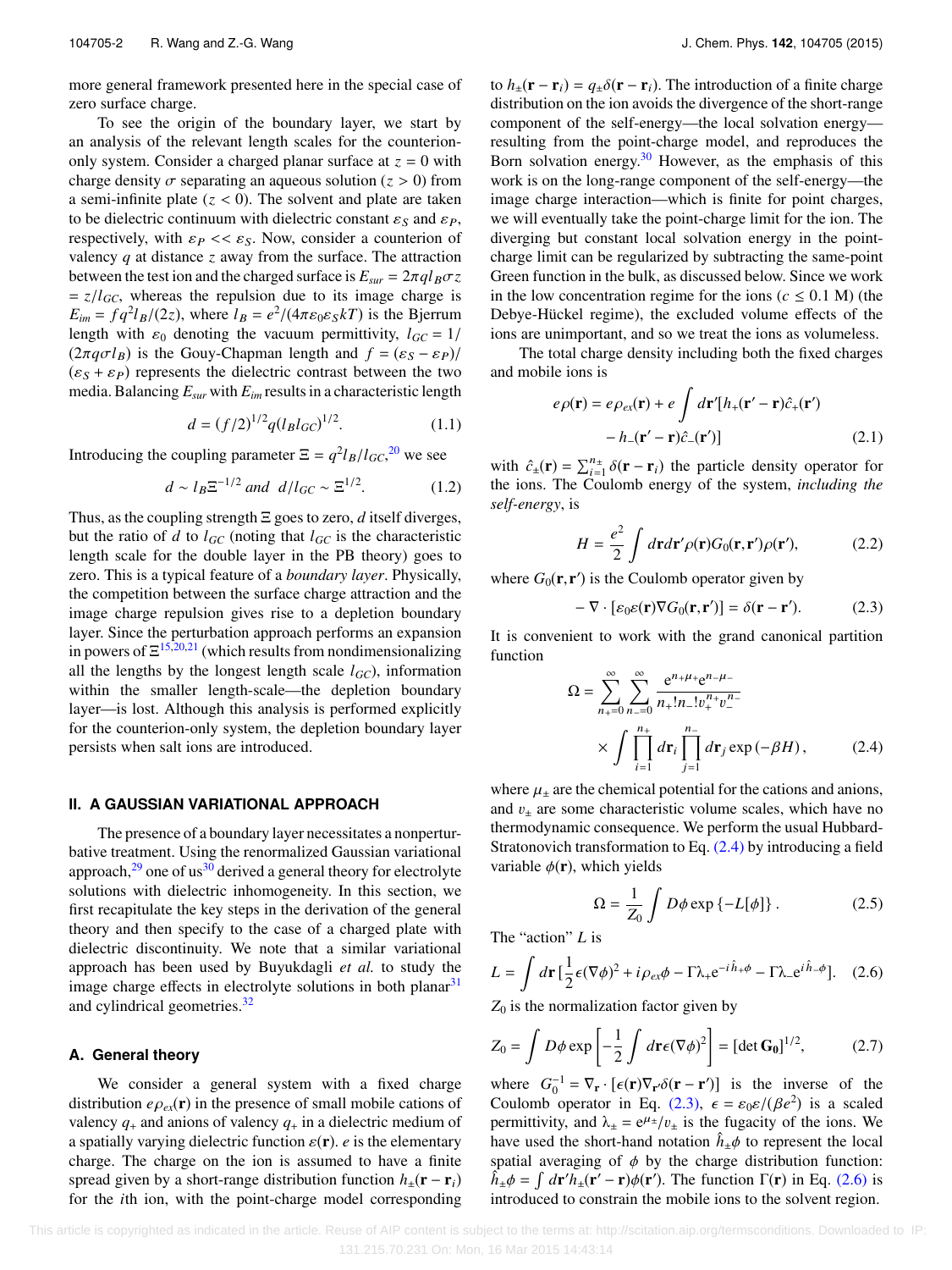Equations  $(2.5)$  and  $(2.6)$  are the exact field-theoretic representation for the partition function. Because the action is nonlinear, the partition function cannot be evaluated exactly. The lowest-order approximation corresponds to taking the saddle-point contribution of the functional integral, which results in the Poisson-Boltzmann equation. A systematic loop expansion can be developed to account for fluctuations around the saddle point in an order by order manner. In practice, most theoretical treatments only include one-loop corrections. The loop expansion involves expanding the action around the saddle point in polynomial forms. However, the fluctuation part of the electrostatic potential due to image charge interaction becomes very large near the dielectric interface; thus, any finite-order expansion of the  $\langle e^{\pm i \hat{h}_\pm \phi} \rangle$  term, which becomes the Boltzmann factor in the ion distribution (see Eq.  $(2.11)$ ), is problematic. The absence of the imagecharge self-energy in the Boltzmann factor in the perturbation approaches<sup>[17,](#page-8-21)[18](#page-8-22)[,20–](#page-8-11)[24](#page-8-9)</sup> is thus a consequence of low-order expansion of the exponential function of an imaginary variable when the variable can be quite large.

To develop a nonperturbative theory, we perform a variational calculation of Eq.  $(2.5)$  using the Gibbs-Feynman-Bogoliubov bound for the grand free energy  $W = -\ln \Omega$ , which yields

where

$$
\Omega_{ref} = \frac{1}{Z_0} \int D\phi \exp\left\{-L_{ref}[\phi]\right\}.
$$
 (2.9)

 $W \le -\ln \Omega_{ref} + \langle L[\phi] - L_{ref}[\phi] \rangle,$  (2.8)

The average  $\langle \cdots \rangle$  is taken in the reference ensemble with the action  $L_{ref}$ . We take the reference action to be of the Gaussian form centered around the mean <sup>−</sup>*i*ψ,

$$
L_{ref} = \frac{1}{2} \int d\mathbf{r} d\mathbf{r}' [\phi(\mathbf{r}) + i\psi(\mathbf{r})] G^{-1}(\mathbf{r}, \mathbf{r}') [\phi(\mathbf{r}') + i\psi(\mathbf{r}')] ,
$$
\n(2.10)

where  $G^{-1}$  is the functional inverse of the Green function *G*, and the introduction of *i* is to keep the mean electrostatic potential  $\psi$  real.  $\psi$  and *G* are taken to be variational parameters for the grand free energy functional.

With the Gaussian reference action Eq. [\(2.10\),](#page-3-1) all the terms on the r.h.s. of Eq.  $(2.8)$  can be evaluated analytically (see Appendix [A](#page-7-0) for detailed derivation). The lower bound of the free energy is obtained by extremizing the r.h.s. of Eq.  $(2.8)$ with respect to  $\psi$  and *G*, which results in the following two variational conditions:

$$
-\nabla \cdot (\epsilon \nabla \psi) = \rho_{ex} + \Gamma \lambda_+ q_+ e^{-q_+ \psi - u_+} - \Gamma \lambda_- q_- e^{q_- \psi - u_-}
$$
 (2.11)

$$
-\nabla \cdot \left[\epsilon \nabla G(\mathbf{r}, \mathbf{r}')\right] + 2I(\mathbf{r})G(\mathbf{r}, \mathbf{r}') = \delta(\mathbf{r} - \mathbf{r}'),\qquad(2.12)
$$

where  $u_{\pm}$  is the self-energy of the ions

$$
u_{\pm}(\mathbf{r}) = \frac{1}{2} \int d\mathbf{r}' d\mathbf{r}'' h_{\pm}(\mathbf{r} - \mathbf{r}') G(\mathbf{r}', \mathbf{r}'') h_{\pm}(\mathbf{r}'' - \mathbf{r}). \tag{2.13}
$$

 $I(\mathbf{r}) = [q_+^2 c_+(\mathbf{r}) + q_-^2 c_-(\mathbf{r})]$  $/2$  is the local ionic strength, with  $\frac{1}{2}$  and anions given by the concentration of cations and anions given by

$$
c_{\pm}(\mathbf{r}) = \lambda_{\pm} \Gamma \exp \left[ \mp q_{\pm} \psi(\mathbf{r}) - u_{\pm}(\mathbf{r}) \right]. \tag{2.14}
$$

Equations  $(2.11)-(2.13)$  $(2.11)-(2.13)$  form a set of self-consistent equations for the mean electrostatic potential  $\psi(\mathbf{r})$ , the correlation

function (Green function)  $G(\mathbf{r}, \mathbf{r}')$ , and the self-energy  $u_{\pm}(\mathbf{r})$ <br>of the jons, which are the key equations for weakly counseled of the ions, which are the key equations for weakly coupled electrolytes.<sup>[30](#page-8-18)[,34](#page-8-23)</sup> Equation [\(2.11\)](#page-3-0) has the same form as the PB equation, but now with the self-energy of the ions appearing in the Boltzmann factor. The appearance of the self-energy in the Boltzmann factor reflects the nonlinear feedback of the fluctuation effects, an aspect that was missing in a perturbation expansion. The self-energy given by Eq.  $(2.13)$  is a unified expression that includes the Born energy of the ion, the interaction between the ion and its ionic atmosphere, as well as the distortion of the electric field by a spatially varying dielectric function, the latter taking the form of image charge interaction near a dielectric discontinuity. In general, the selfenergy is spatially varying if there is spatial inhomogeneity in either the dielectric constant or the ionic strength. Making use of the variational conditions, Eqs.  $(2.11)$  and  $(2.12)$ , and evaluating the fluctuation part of the free energy arising from Gaussian integrals by using the charging method (as shown in Appendix  $B$ ), we obtain a simple expression for the equilibrium grand free energy

<span id="page-3-5"></span>
$$
W = -\int d\mathbf{r} (c_{+} + c_{-}) + \frac{1}{2} \int d\mathbf{r} \psi (\rho_{ex} - q_{+}c_{+} + q_{-}c_{-})
$$

$$
+ \int d\mathbf{r} I(\mathbf{r}) \int_{0}^{1} d\eta \left[ G(\mathbf{r}, \mathbf{r}; \eta) - G(\mathbf{r}, \mathbf{r}) \right], \qquad (2.15)
$$

<span id="page-3-2"></span>where  $\eta$  is a "charging" variable.  $G(\mathbf{r}, \mathbf{r}; \eta)$  is the same-point Green function obtained from solving Eq. [\(2.12\)](#page-3-4) but with the term  $I(\mathbf{r})$  replaced with  $\eta I(\mathbf{r})$ . Note that the free energy expression Eq.  $(2.15)$  is finite even in the point-charge limit. Although both  $G(\mathbf{r}, \mathbf{r}; \eta)$  and  $G(\mathbf{r}, \mathbf{r})$  are infinite, their divergent parts exactly cancel; the remaining difference is finite and accounts for the leading-order ion-ion correlation effect. Unlike previous field-theoretical treatments,<sup>[20,](#page-8-11)[22](#page-8-25)[,33](#page-8-26)</sup> no *microscopic cut-o*ff *is needed in our theory*.

## <span id="page-3-1"></span>**B. Weakly charged plate**

We now specify to the case of a charged plate with dielectric discontinuity in contact with an electrolyte solution. The fixed external charge density is then  $\rho_{ex}(\mathbf{r}) = \sigma \delta(z)$ . For concreteness, we take the surface charge to be positive. Both Γ and  $\varepsilon(\mathbf{r})$  are now step functions:  $\Gamma = 0$  and  $\varepsilon(\mathbf{r}) = \varepsilon_P$  for  $z < 0$ ;  $\Gamma = 1$  and  $\varepsilon(\mathbf{r}) = \varepsilon_S$  for  $z > 0$ . In the solvent region  $(z > 0)$ , Eq.  $(2.11)$  becomes

$$
-\epsilon_S \frac{\partial^2 \psi(z)}{\partial z^2} = \lambda_+ q_+ e^{-q_+ \psi - u_+} - \lambda_- q_- e^{q_- \psi - u_-}, \qquad (2.16)
$$

<span id="page-3-4"></span><span id="page-3-0"></span>with the boundary condition  $(\partial \psi / \partial z)_{z=0} = -\sigma / \epsilon_s$ , which is obtained by integrating Eq. (2.11) between  $z = 0^-$  and  $z = 0^+$ obtained by integrating Eq.  $(2.11)$  between  $z = 0^-$  and  $z = 0^+$ and noting that  $\left(\frac{\partial \psi}{\partial z}\right) = 0$  for  $z < 0$ . Since the solvent has a uniform dielectric constant, the Born energy is constant and can be absorbed into the reference chemical potential. It is then convenient to single out this constant contribution by rewriting Eq. [\(2.13\)](#page-3-3) as

<span id="page-3-6"></span><span id="page-3-3"></span>
$$
u_{\pm}(\mathbf{r}) = \frac{1}{2} \int d\mathbf{r}' d\mathbf{r}'' h_{\pm}(\mathbf{r} - \mathbf{r}') \frac{1}{4\pi\epsilon_S |\mathbf{r}' - \mathbf{r}''|} h_{\pm}(\mathbf{r}'' - \mathbf{r})
$$
  
+ 
$$
\frac{1}{2} \int d\mathbf{r}' d\mathbf{r}'' h_{\pm}(\mathbf{r} - \mathbf{r}') \left[ G(\mathbf{r}', \mathbf{r}'') - \frac{1}{4\pi\epsilon_S |\mathbf{r}' - \mathbf{r}''|} \right]
$$
  
×  $h_{\pm}(\mathbf{r}'' - \mathbf{r}).$  (2.17)

This article is copyrighted as indicated in the article. Reuse of AIP content is subject to the terms at: http://scitation.aip.org/termsconditions. Downloaded to IP: 131.215.70.231 On: Mon, 16 Mar 2015 14:43:14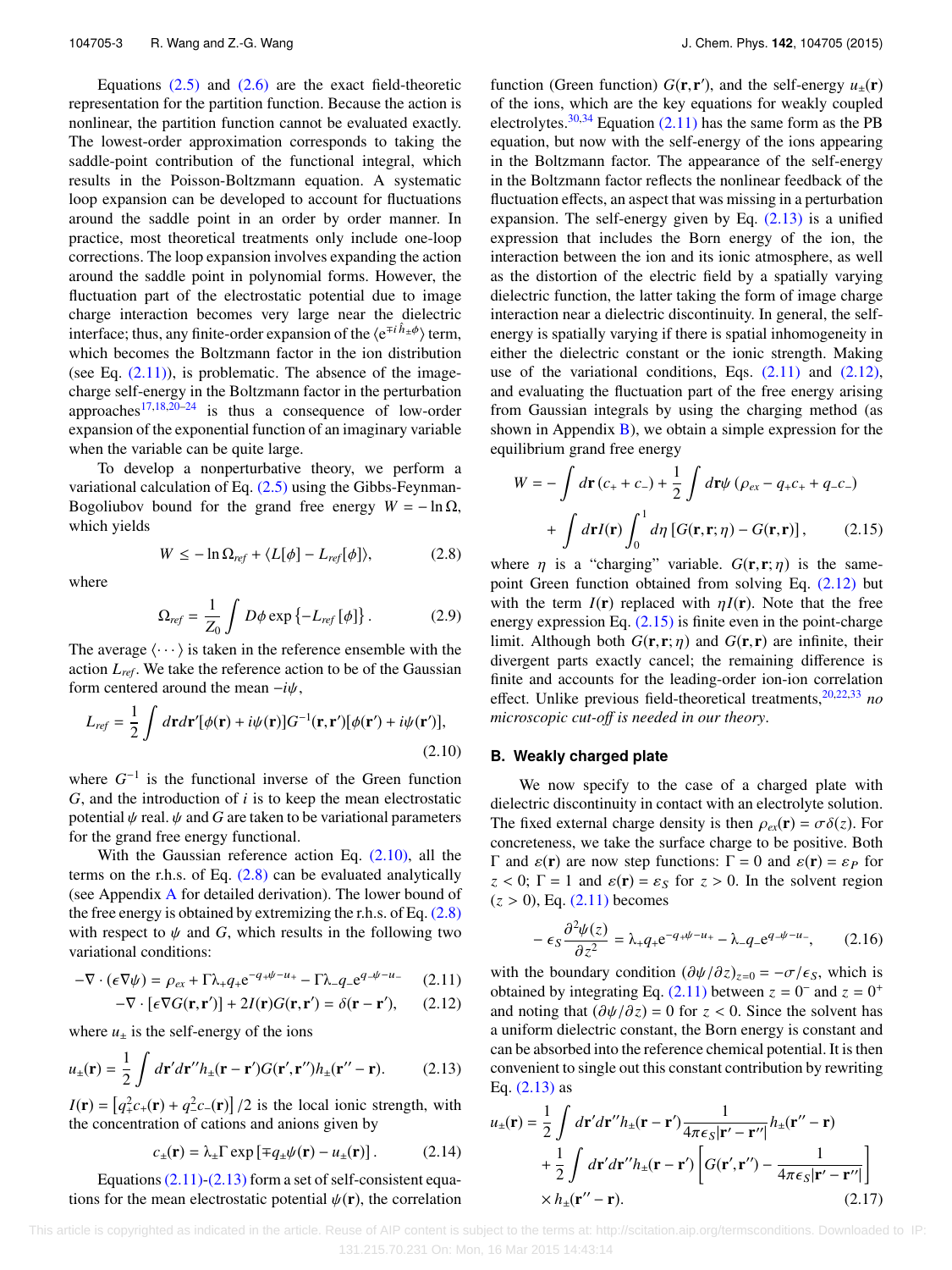The first term gives a constant Born energy of the ion  $q_{\pm}^2/8\pi\epsilon_S a_{\pm}$ , with  $a_{\pm}$  the Born radius of the ion.<sup>[30](#page-8-18)</sup> The remaining<br>term is finite in the point-charge limit. We can thus take term is finite in the point-charge limit. We can thus take the  $a_{+} \rightarrow 0$  limit for this term in the final expression, or equivalently and more conveniently, by directly taking the point-charge limit in the distribution  $h_{\pm}(\mathbf{r} - \mathbf{r}') = \delta(\mathbf{r} - \mathbf{r}')$ .<br>The nontrivial and nonsingular part of the self-energy  $u^*$  is The nontrivial and nonsingular part of the self-energy  $u^*_{\pm}$  is then

$$
u_{\pm}^*(\mathbf{r}) = \frac{q_{\pm}^2}{2} \lim_{\mathbf{r}' \to \mathbf{r}} \left[ G(\mathbf{r}, \mathbf{r}') - \frac{1}{4\pi\epsilon_S |\mathbf{r} - \mathbf{r}'|} \right].
$$
 (2.18)

To avoid the complexity of solving the equation for the Green function  $(2.12)$ , previous work usually invoked approximate schemes, e.g., by replacing the spatially varying screening length by the bulk Debye length  $14,26,27,37,38$  $14,26,27,37,38$  $14,26,27,37,38$  $14,26,27,37,38$  $14,26,27,37,38$  or using a WKB-like approximation. $34-36$  $34-36$  However, the screening on the image force at the dielectric interface is inhomogeneous, long-ranged, and accumulative, which cannot be captured fully by these approximate methods. In this work, we perform the full numerical solution of the Green function, which provides the most accurate treatment of the inhomogeneous screening effect at the dielectric interface. To solve the Green function in the planar geometry, it is convenient to work in a cylindrical coordinate system (*r*,*z*). Noting the isotropy and translational invariance in the directions parallel to the surface, we can perform a Fourier transform in the parallel direction to write

$$
G(r, z, z') = \frac{1}{2\pi} \int_0^\infty k \, dk \, J_0(kr) \hat{G}(k, z, z'), \qquad (2.19)
$$

where  $J_0$  is the zero-order Bessel function.  $\hat{G}(k, z, z')$  now estisfies satisfies

$$
-\frac{\partial^2 \hat{G}(k, z, z')}{\partial z^2} + \left[\kappa^2(z) + k^2\right] \hat{G}(k, z, z') = \frac{1}{\epsilon_S} \delta(z, z') \tag{2.20}
$$

for *z* > 0, with the boundary condition  $\epsilon_S \partial \hat{G}/\partial z - k \epsilon_P \hat{G} = 0$ <br>at *z* − 0,  $\nu(z)$  =  $[2I(z)]\epsilon_S]^{1/2}$  can be considered the inverse of at  $z = 0$ .  $\kappa(z) = [2I(z)/\epsilon_S]^{1/2}$  can be considered the inverse of the local Debye screening length.

Equation  $(2.20)$  is solved numerically by using the finite difference method.<sup>[39](#page-9-0)[,40](#page-9-1)</sup> The free-space Green function satisfying  $-\frac{\partial^2 G_0}{\partial z^2} + k^2 \hat{G}_0 = \frac{\delta(z, z')}{\epsilon_S}$ , though analytically solve-<br>able is also solved numerically along with Eq. (2.20) to ensure able, is also solved numerically along with Eq. [\(2.20\)](#page-4-0) to ensure consistent numerical accuracy in removing the singularity of the same-point Green function. The nondivergent part of the self-energy is then

$$
u_{\pm}^{*}(z) = \frac{q_{\pm}^{2}}{4\pi} \int_{0}^{\infty} \left[ \hat{G}(k, z, z) - \hat{G}_{0}(k, z, z) \right] k dk. \quad (2.21)
$$

Far away from the plate surface ( $z \rightarrow \infty$ ), the ion concentration approaches the bulk value  $c_{\pm}^{b}$ , and from Eq. [\(2.14\)](#page-3-6) (where we set  $\psi_b = 0$ , or equivalently absorbing a constant  $\psi_b$  into the definition of the fugacity), the fugacity of the ions is given by  $\lambda = c^b \exp[-a^2 \kappa, l(8\pi\epsilon_0)]$  where  $\kappa$ , is the  $\psi_b$  into the definition of the<br>ions is given by  $\lambda_{\pm} = c_{\pm}^b \exp \left[ \frac{\mu_b}{\sigma_b} \right]$  $-q_\pm^2 \kappa_b/(8\pi\epsilon_s)$ , where  $\kappa_b$  is the inverse screening length in the bulk. Note that this relationship automatically takes into account the Debye-Hückel correction to fugacity due to ion-ion correlations.

The theory presented above is derived explicitly with added salt. However, application to the counterion-only system is straightforward through an ensemble transformation. $^{20}$  $^{20}$  $^{20}$ 

### **III. NUMERICAL RESULTS AND DISCUSSIONS**

In this section, we apply the theory presented in Sec. II to an electrolyte solution in contact with a weakly charged plate. We first examine the counterion-only system to highlight the depletion boundary layer issue and then study the consequences of the depletion boundary layer on the structure and thermodynamic properties of the electric double layer with added salts.

#### <span id="page-4-2"></span>**A. Counterion-only case**

For the counterion-only system, the PB theory admits an analytical solution for the counterion distribution:  $c(z)$  $= 1/[2\pi l_B q^2(z^2 + l_{GC}^2)]$ , which is characterized by a single<br>length scale, the Gouy-Chapman length. The counterion length scale, the Gouy-Chapman length. The counterion concentration profile is shown in Fig. [1](#page-4-1) as the dashed line, which decays monotonically. In contrast, when there is dielectric discontinuity, our theory predicts a qualitatively different behavior. The presence of the depletion boundary layer inside the Gouy-Chapman length is obvious, and is consistent with results from Monte Carlo simulation.<sup>[15](#page-8-8)[,27](#page-8-15)</sup> Within the depletion boundary layer ( $z < d \sim l_B \Xi^{-1/2}$ ), image charge repulsion is<br>dominant and ions are excluded from the plate surface. In the dominant and ions are excluded from the plate surface. In the point-charge model, the self-energy diverges to infinity at the plate surface; thus, the ion concentration vanishes at  $z = 0$ . The vanishing of the ion concentration obviously contracts the PB prediction but is also incapable of being captured by any perturbation corrections around the PB limit.<sup>[17,](#page-8-21)[18,](#page-8-22)[20–](#page-8-11)[24](#page-8-9)</sup> Simply put, these perturbative approaches fail to satisfy the boundary condition for the ion concentration at  $z = 0$ , as is typical with boundary layer problems. Beyond the depletion boundary layer  $(z > d)$ , surface charge attraction prevails and the ion concentration approaches the PB profile sufficiently far away from the surface.

<span id="page-4-0"></span>The PB theory predicts a universal profile  $q^2c(z)$  for counterions of different valencies when the Gouy-Chapman length is kept fixed. However, from our scaling analysis in the Introduction, the depletion boundary layer should increase linearly with valency; see Eq. [\(1.1\).](#page-2-4) This prediction is borne out by our numerical result as shown in Fig. [1.](#page-4-1) Therefore,

<span id="page-4-1"></span>

FIG. 1. Ion concentration for the counterion-only system for different ion valencies  $q$ ,  $\varepsilon_S = 80$  and  $\varepsilon_P = 2.5$ .  $\sigma = 1/(100q)(e/nm^2)$ . The Gouy-Chapman length is kept constant  $(l_{CCT} - 22.7 \text{ nm})$  for counterions of different valencies length is kept constant  $(l_{GC} = 22.7 \text{ nm})$  for counterions of different valencies. The coupling parameter  $\Xi$  is  $0.031q^2$ .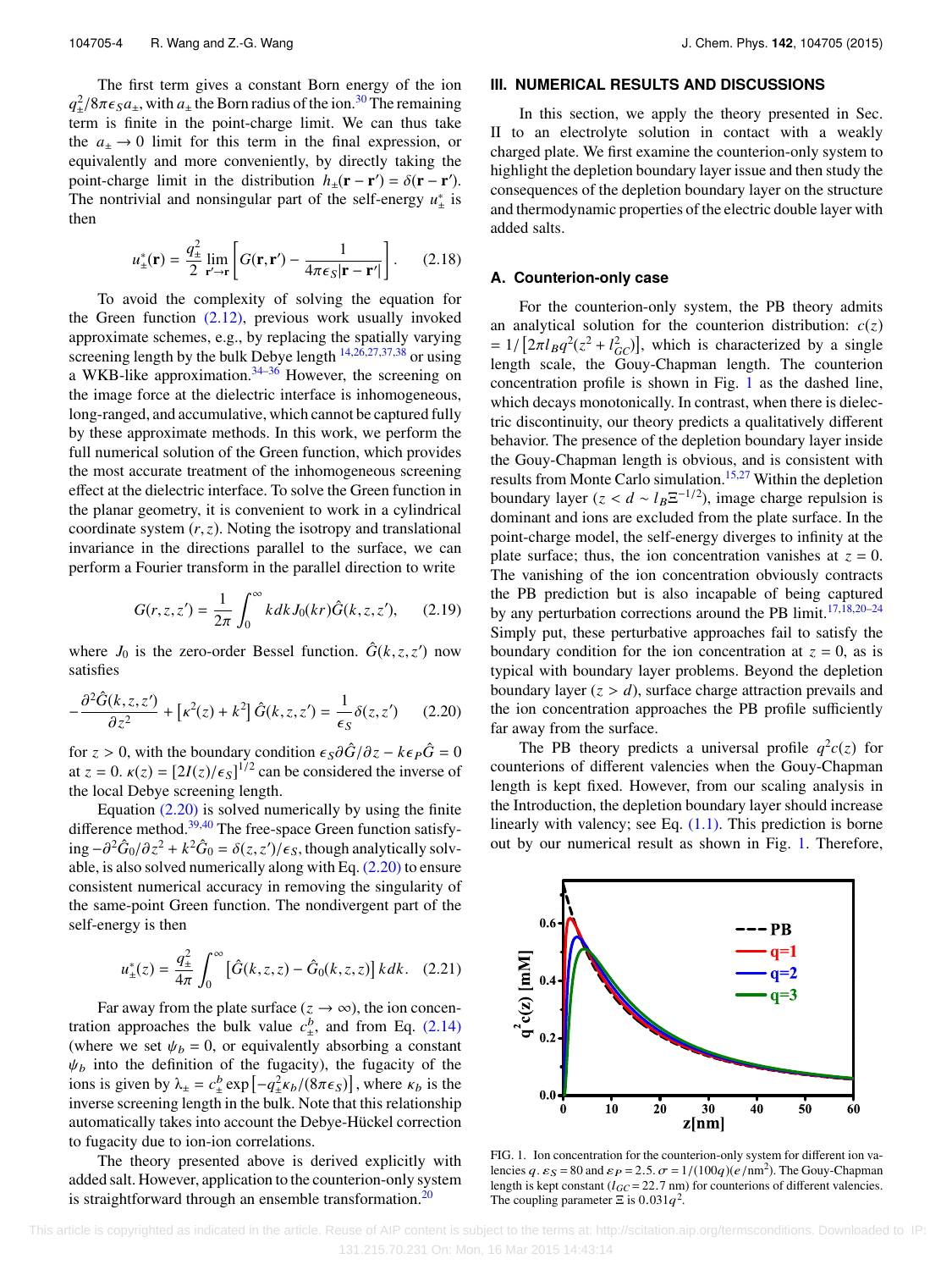the boundary layer problem becomes more severe for ions of high valency. The scaling of the boundary thickness with the coupling parameter predicted from Eq. [\(1.2\)](#page-2-5) is also confirmed by our numerical results (data not shown).

#### **B. With symmetric salt**

When there are added salt ions in the solution, the image force affects the distribution of both the counterions and coions. The PB theory predicts that the double layer structure is characterized by the Debye screening length  $\kappa^{-1}$  under the condition that  $\kappa^{-1} \ll \log n$  with a monotonically decreasing condition that  $\kappa^{-1} \ll l_{GC}$ , with a monotonically decreasing<br>counterion and monotonically increasing cojon distribution counterion and monotonically increasing coion distribution. In contrast, both the counterion and coion concentration must vanish at the surface, but their approach to the bulk concentration is different: the coions increase monotonically, while the counterions go through an overshoot. Furthermore, we find two regimes depending on the relative width of the screening length and the boundary layer thickness, which itself is in turn affected by the screening. At low salt concentration, very close to the plate surface; both the ion distribution  $\kappa^{-1} \gg d$  and ion depletion is confined in a boundary layer and electrostatic potential approach the profile predicted by PB beyond the boundary layer. As the salt concentration increases, the width of the depletion boundary layer becomes comparable to the screening length and the two length scales remain comparable thereafter; the image charge interaction then affects the entire range of the double layer. In Figure [2,](#page-5-0) we show the ion distribution of a 0.1 M 1:1 electrolyte calculated by our theory. The contrast with the PB result is quite striking.

The change in the double layer structure will affect a wealth of interfacial properties. As an example, we show in Figure [3](#page-5-1) the surface excess free energy  $f_s = \int_0^\infty (w - w^b) dz$ <br>(where w is the grand free energy density and  $w^b$  is its bulk (where w is the grand free energy density and  $\overline{w}^b$  is its bulk<br>value) as a function of the salt concentration. The PB theory value) as a function of the salt concentration. The PB theory predicts a monotonic decrease of  $f_s$  that scales approximately with  $(c^b)^{-1/2}$ , which arises from the electric field contribution in the free energy due to the surface charge. $41,42$  $41,42$  With the inclusion of image charge interaction, our theory shows that  $f_s$  changes nonmonotonically. At low salt concentration

<span id="page-5-0"></span>

FIG. 2. Ion concentration profile for a 1:1 electrolyte solution with  $c<sup>b</sup>$  $= 0.1$  M.  $\varepsilon_S = 80$ ,  $\varepsilon_P = 2.5$ , and  $\sigma = 1e/100$  nm<sup>2</sup>.

<span id="page-5-1"></span>

FIG. 3. The surface energy  $f_s$  as a function of the salt concentration for a 1:1 electrolyte solution.  $\varepsilon_S = 80$ ,  $\varepsilon_P = 2.5$ , and  $\sigma = 1e/100$  nm<sup>2</sup>.

 $(c^b < 10^{-3}$  M),  $f_s$  calculated by our theory follows closely the **PR** result; this is because the region affected by the the PB result; this is because the region affected by the image charge repulsion is relatively narrow compared to the screening length, giving a relatively small contribution to the surface excess energy when integrated over the entire solution. As the salt concentration increases  $(c^b > 10^{-2} M)$ ,<br>our theory predicts a sign change in the slope of f, ys,  $c^b$ , f our theory predicts a sign change in the slope of  $f_s$  vs.  $c^b$ :  $f_s$ increases with increasing  $c^b$ , *opposite to* the PB result. In this concentration regime, the width of the depletion boundary layer is comparable to the Debye screening length, and the entire double layer region is affected by the image charge interaction as shown in Figure [2.](#page-5-0) The increase in  $f_s$  is now largely due to the depletion (i.e., negative adsorption) of mobile ions. The slope of  $log(f_s)$  vs  $log(c^b)$  is less than 1 because of the increased screening of the image force as the salt concentration increases. The sign change of  $\partial f_s/\partial c^b$ <br>corresponds to the crossover in the length scale relationship corresponds to the crossover in the length scale relationship from  $\kappa^{-1} \gg d$  to  $\kappa^{-1} \approx d$ . As the excess surface energy<br>determines the spreading of a liquid drop on a solid surface determines the spreading of a liquid drop on a solid surface, this result implies a qualitatively different behavior for the spreading of a drop of electrolyte solution than that predicted by the PB theory. We also note that the nonmonotonic behavior discussed here shares the same physics as the Jones-Ray effect<sup>[41](#page-9-2)[–44](#page-9-4)</sup> for the interfacial tension observed at the water/air and water/oil interfaces.

#### **C. With asymmetric salt**

The effects of image charge become more complex if the salt ions are of unequal valency. Because of the quadratic dependence of the image force on the valency, the higher-valent ions are pushed further away from the surface, necessitating a compensation by the lower-valent ions in the space in between. The difference in the image force between the counterions and the coions induces additional charge separation and hence electric field within the depletion boundary layer. The induced net charge within the boundary layer alters the effective surface charge, which can affect the double layer structure outside the boundary layer. For the case where the coions are of higher valency than the counterions, the induced electric field due to unequal ion depletion counteracts the field generated by the surface charge.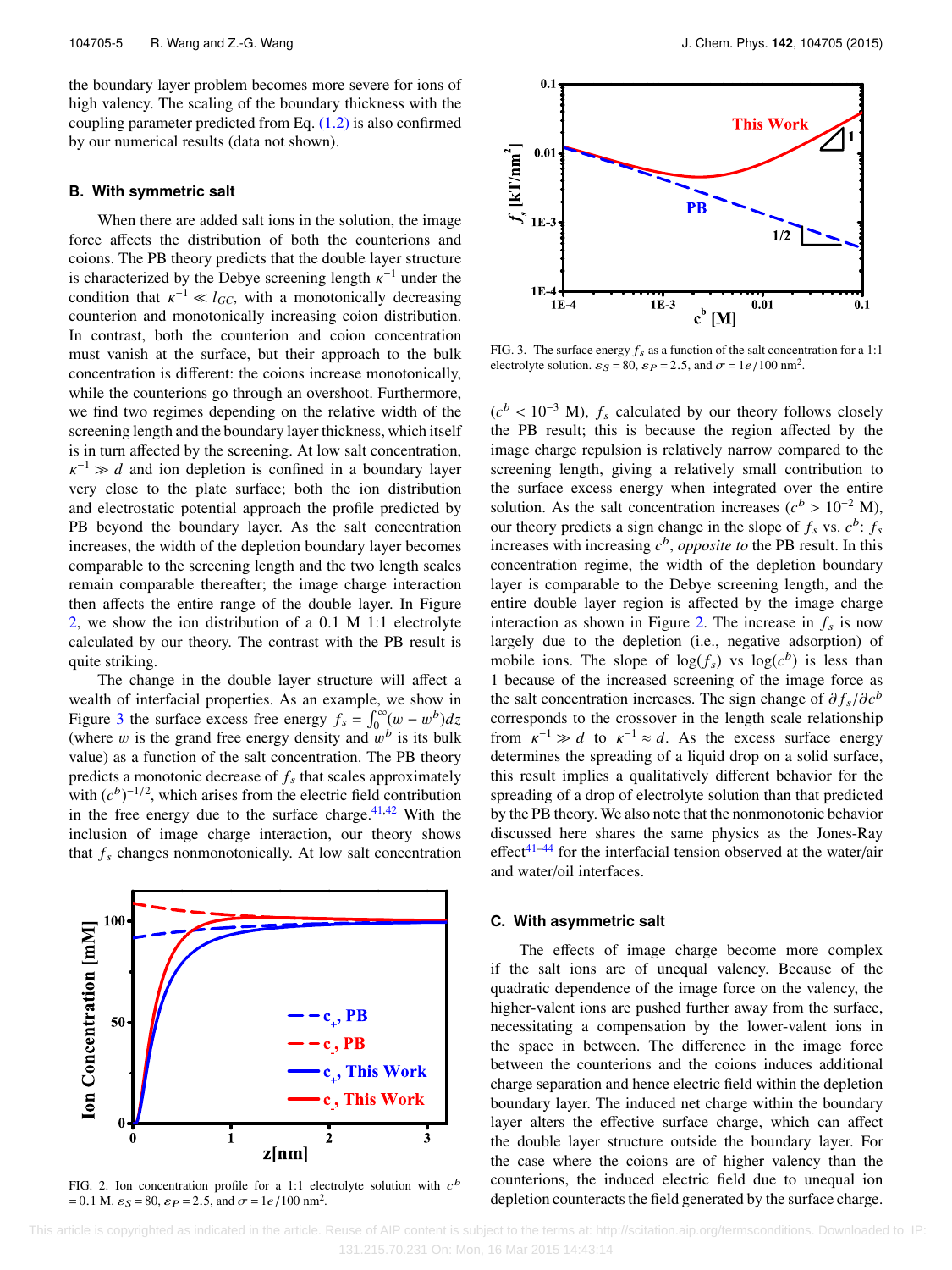With the increase of the salt concentration, the induced field can exceed that generated by the bare surface charge, leading to a sign change in the effective surface charge known as charge inversion. The double layer structure becomes qualitatively different from that predicted by the PB theory as shown in Figure [4:](#page-6-0) the electrostatic potential is of the opposite sign to the PB result. Excess counterions accumulate in the depletion boundary layer, overcharging the plate surface, while the coions are enriched outside the boundary layer, serving to screen the inverted surface charge. In this case, the PB theory qualitatively fails to describe the entire double layer structure.

## **D. Uncharged surface: Image charge vs. correlation effect**

The case of an electrolyte solution next to an uncharged surface  $(\sigma = 0)$  reduces to the problem treated by Wagner, Onsager, and Samaras. The self-energy due to image charge repulsion appears in the Boltzmann factor and is responsible for the depletion layer in the ion distribution near the surface, as shown in Figure [5.](#page-6-1) Note, however, in the original WOS theory as well as in subsequent treatments, $14,26,27,37,38$  $14,26,27,37,38$  $14,26,27,37,38$  $14,26,27,37,38$  $14,26,27,37,38$  the image charge term was added to the Boltzmann factor *ad hoc* based on physical intuition, whereas in our theory, its appearance

is the result of systematic derivation. Therefore, our theory not only recovers the WOS theory (upon making additional approximations, e.g., by using the constant bulk screening length for the image force potential) but also provides the means for systematically improving the WOS theory. First, our theory captures the anisotropic screening cloud around an ion near the interface due to the spatially varying ion concentration near the surface. The inhomogeneous ionic cloud in the depletion layer and its effect on the screening of the test ion are treated self-consistently in our theory, whereas this inhomogeneous screening is missing in the WOS theory. Second, by including the mean electrostatic potential generated by charge separation, our theory can describe salt solutions with unequal valency such as the case of 2:1 electrolyte shown in Figure  $5(b)$ . Finally, our theory provides a more accurate expression for the excess free energy by properly accounting for the inhomogeneous screening effect and the fluctuation contribution to the free energy. Thus, we expect our theory to be able to better predict the surface tension of electrolyte solutions in comparison to the WOS

<span id="page-6-0"></span>

FIG. 4. Charge inversion for a 0.05 M 2:1 electrolyte solution near a positively charged plate. (a) Dimensionless electrostatic potential and (b) net charge density  $(q_{+}c_{+}-q_{-}c_{-})$ .  $\varepsilon_S = 80$ ,  $\varepsilon_P = 2.5$ , and  $\sigma = 1e/100$  nm<sup>2</sup>.

<span id="page-6-1"></span>

FIG. 5. Ion concentration (scaled by the bulk ion concentration  $c_{\pm}^{b}$ ) for (a) 0.01 M 1:1 electrolyte solution ( $c_{+} = c_{-}$ ) and (b) 0.01 M 2:1 electrolyte solution near an uncharged interface ( $\sigma = 0$ ) with dielectric contrast ( $\varepsilon_S = 80$ ,  $\varepsilon_P$  = 2.5) in comparison with the case without dielectric contrast ( $\varepsilon_S = \varepsilon_P$ = 80). Profiles calculated by our theory are shown by colored lines; results from the PB theory are given as black dotted lines.

 This article is copyrighted as indicated in the article. Reuse of AIP content is subject to the terms at: http://scitation.aip.org/termsconditions. Downloaded to IP: 131.215.70.231 On: Mon, 16 Mar 2015 14:43:14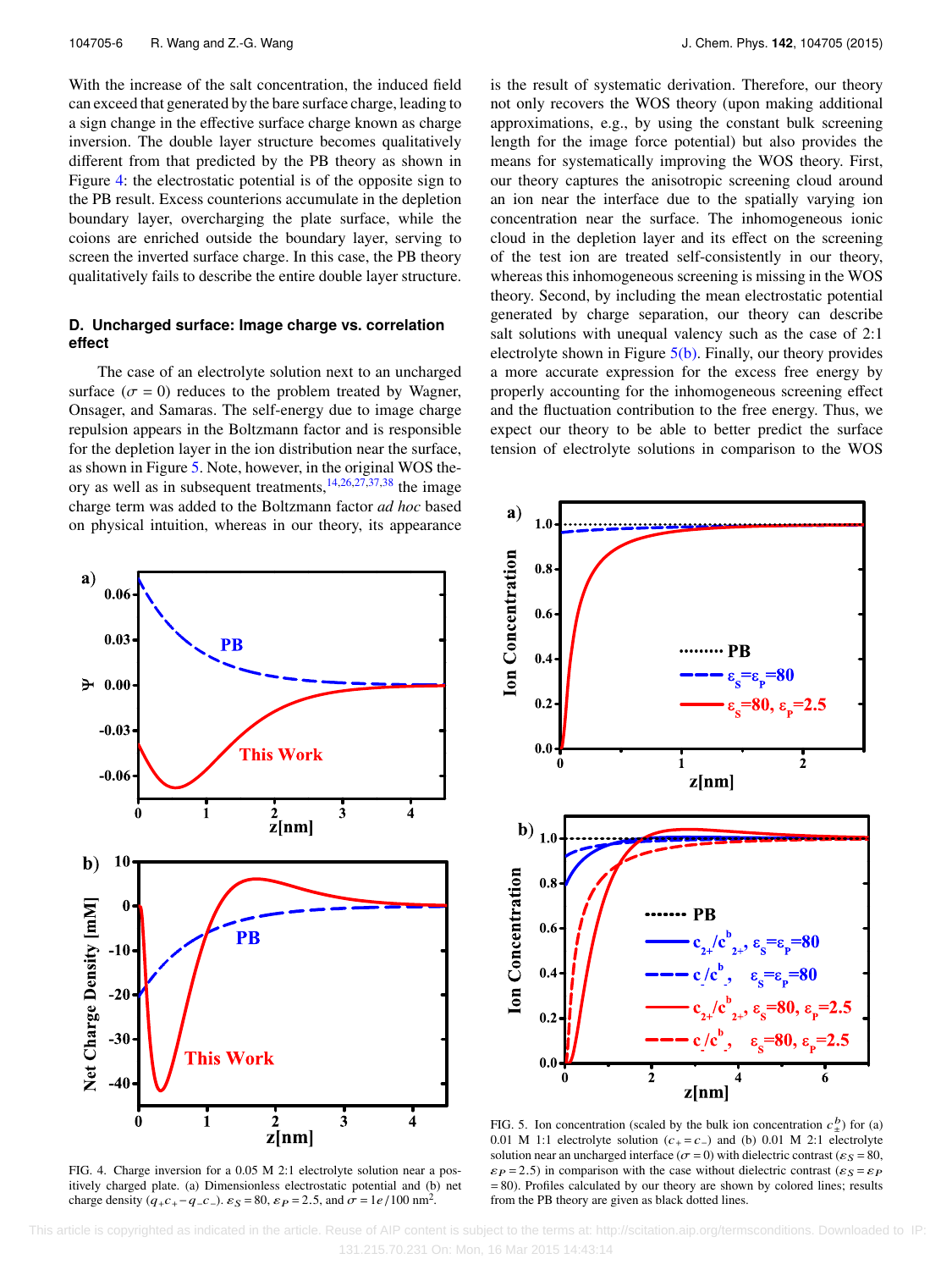theory, especially at higher salt concentrations (where accurate treatment of the screening becomes more important).

The inhomogeneous screening results in a correlation effect that can lead to ion depletion near the surface: $14$  an ion interacts more favorably with its full ionic atmosphere far away from the surface than in the vicinity of the surface. This correlation effect is stronger for multivalent ions, which pushes them further away from the interface than the monovalent ions. The correlation-induced ion depletion near the surface can take place both with and without the dielectric contrast, and is well captured by our theory, as shown in Figure [5.](#page-6-1) While the ion depletion without the dielectric contrast is induced by the correlation alone, the ion depletion in the presence of the dielectric contrast is due to both the correlation effect and the image charge effect, which enhance each other. As a result, both ion depletion, as well as charge separation in the case of 2:1 electrolyte, are more pronounced in the presence of image charge than due to correlation alone.

Ion depletion due to correlation alone is most noticeable when the surface is uncharged. When the surface is charged, the surface attraction for the counterions will dominate over such correlation effect in the absence of image charge repulsion. In contrast, depletion due to image charge repulsion persists for both the counterions and coions even when the surface is charged.

#### **IV. CONCLUSIONS**

In this work, we have shown that the image charge repulsion creates a depletion boundary layer near a dielectric surface, which cannot be captured by a regular perturbation method. Using a nonperturbative approach based on a variational functional formulation, we find that the selfenergy of the ion, which includes contributions from both the image charge interaction and the interionic correlation, appears explicitly in the Boltzmann factor for the ion distribution, resulting in a self-energy modified Poisson-Boltzmann equation as the appropriate theory for describing the *physical* weak-coupling condition. This image-charge self-energy is not diminished by reducing the surface or the ionic strength in the solution; in the presence of a significant dielectric discontinuity, there is no limiting condition for which the PB theory is valid. For zero surface charge, our theory reduces to the WOS theory upon further approximations. Thus, our theory provides both the justification for the WOS theory and means for systematically improving the WOS theory, for example, by including the mean electrostatic potential generated by the charge separation in salt solutions with unequal valency or other asymmetries between the cation and anions, such as different size and polarizability.<sup>[37](#page-8-27)</sup>

The weak-coupling condition in the presence of dielectric discontinuity covers many soft-matter and biophysical systems. Many phenomena, such as the surface tension of electrolyte solutions,  $45,46$  $45,46$  salt effects on bubble coalescence,  $47$ and the ion conductivity in artificial and biological ionchannels,  $48-50$  $48-50$  cannot be explained, even qualitatively, by the PB theory. The presence of the image charge interaction results in a very different picture of the electrical double layer from that provided by the PB theory, and can give rise to such

phenomena as like-charge attraction and charge inversion even in the weak-coupling condition; $51$  these phenomena have usually been associated with the strong-coupling condition. The PB theory has played a foundational role in colloidal and interfacial sciences: the DLVO theory, interpretation of the zeta potential, experimental determination of the surface charge, and the Hamaker constant, are all based on the PB theory.<sup>[1](#page-8-0)</sup> With the inclusion of the image charge interaction, some of the well known and accepted results will have to be reexamined.

#### **ACKNOWLEDGMENTS**

Acknowledgment is made to the donors of the American Chemical Society Petroleum Research Fund for partial support of this research.

## <span id="page-7-0"></span>**APPENDIX A: DERIVATION OF THE KEY EQUATIONS IN SEC. [II A](#page-2-6)**

We define  $\chi \equiv \phi + i\psi$  as the fluctuation part of the field  $\phi$ , which is a Gaussian variable by our ansatz. The variational grand free energy can be approximated by the r.h.s of Eq. [\(2.8\)](#page-3-2) as

$$
W = -\ln \Omega_{ref} + \langle L[\phi] - L_{ref}[\phi] \rangle = -\frac{1}{2} \ln \left( \frac{\det \mathbf{G}}{\det \mathbf{G}_0} \right)
$$
  
\n
$$
-\frac{1}{2} \int d\mathbf{r} d\mathbf{r}' \{ \delta(\mathbf{r}' - \mathbf{r}) \left[ \epsilon (\nabla \psi)^2 - \epsilon \langle (\nabla \chi)^2 \rangle \right]
$$
  
\n
$$
+ G^{-1}(\mathbf{r}, \mathbf{r}') \langle \chi(\mathbf{r}) \chi(\mathbf{r}') \rangle \}
$$
  
\n
$$
+ \int d\mathbf{r} [\rho_{ex} \psi - \Gamma \lambda_+ e^{-q_+ \psi} \langle e^{-i \hat{h}_+ \chi} \rangle
$$
  
\n
$$
+ \Gamma \lambda_- e^{q_- \psi} \langle e^{i \hat{h}_- \chi} \rangle].
$$
 (A1)

The averages in Eq.  $(A1)$  can be evaluated exactly because the distribution of χ is Gaussian. Noting that

<span id="page-7-3"></span><span id="page-7-2"></span><span id="page-7-1"></span>
$$
\langle \chi(\mathbf{r}) \chi(\mathbf{r}') \rangle = G(\mathbf{r}, \mathbf{r}'), \tag{A2}
$$

we have

$$
\int d\mathbf{r}d\mathbf{r}'\delta(\mathbf{r}-\mathbf{r}')\epsilon \langle (\nabla \chi)^2 \rangle
$$
  
= 
$$
\int d\mathbf{r}d\mathbf{r}'\nabla_{\mathbf{r}} \cdot [\epsilon(\mathbf{r})\nabla_{\mathbf{r}}'\delta(\mathbf{r}-\mathbf{r}')] G(\mathbf{r},\mathbf{r}') \quad (A3)
$$

and

$$
\langle e^{\mp i \hat{h}_{\pm} \chi} \rangle = \exp[-\frac{1}{2} \int d\mathbf{r}' d\mathbf{r}'' h_{\pm} (\mathbf{r} - \mathbf{r}') G(\mathbf{r}', \mathbf{r}'') \times h_{\pm} (\mathbf{r}'' - \mathbf{r})].
$$
 (A4)

Substituting Eqs.  $A2-A4$  $A2-A4$  into Eq.  $(A1)$ , we obtain the variational form of the grand free energy as

<span id="page-7-4"></span>
$$
W = -\frac{1}{2} \ln \left( \frac{\det \mathbf{G}}{\det \mathbf{G}_0} \right) - \frac{1}{2} \int d\mathbf{r} \epsilon (\nabla \psi)^2
$$
  
 
$$
- \frac{1}{2} \int d\mathbf{r} d\mathbf{r}' \left[ G^{-1}(\mathbf{r}, \mathbf{r}') - G_0^{-1}(\mathbf{r}, \mathbf{r}') \right] G(\mathbf{r}, \mathbf{r}')
$$
  
 
$$
+ \int d\mathbf{r} \left( \rho_{ex} \psi - \Gamma \lambda_+ e^{-q_+ \psi - u_+} - \Gamma \lambda_- e^{q_- \psi - u_-} \right), \qquad (A5)
$$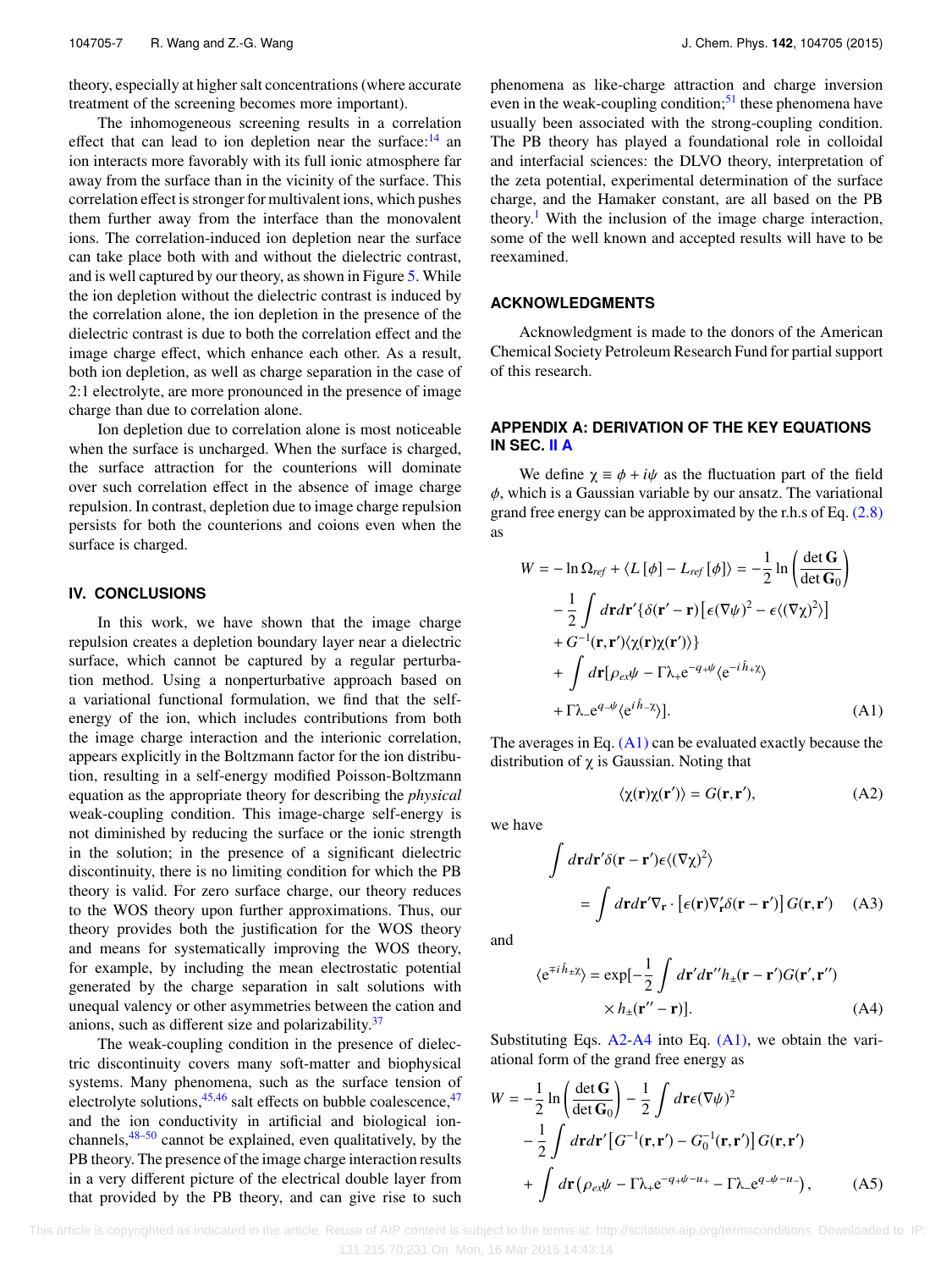where  $u_{\pm}$  is the self-energy of the ions given by Eq. [\(2.13\).](#page-3-3) Minimizing Eq. [\(A5\)](#page-7-4) with respect to  $\psi$  and G gives rise to Eqs.  $(2.11)$  and  $(2.12)$  in the main text.

# **APPENDIX B: SIMPLIFICATION OF THE FLUCTUATION CONTRIBUTION IN THE FREE ENERGY**

Making use of Eqs.  $(2.11)$  and  $(2.12)$ , Eq.  $(A5)$  can be simplified as

$$
W = -\int d\mathbf{r} [c_{+}(\mathbf{r}) + c_{-}(\mathbf{r})]
$$
  
+  $\frac{1}{2} \int d\mathbf{r} \psi(\mathbf{r}) [\rho_{ex}(\mathbf{r}) - q_{+}c_{+}(\mathbf{r}) + q_{-}c_{-}(\mathbf{r})]$   
-  $\frac{1}{2} \ln \left( \frac{\det \mathbf{G}}{\det \mathbf{G}_{0}} \right) - \int d\mathbf{r} I(\mathbf{r}) G(\mathbf{r}, \mathbf{r}).$  (B1)

The last two terms in Eq.  $(B1)$  are due to the fluctuation contribution. We note that the Green function equation  $(Eq. (2.12))$  $(Eq. (2.12))$  can be written in the matrix form as

$$
\mathbf{G}_0^{-1}\mathbf{G} + 2I(\mathbf{r})\mathbf{G} = \mathbf{I},\tag{B2}
$$

where I is the identity matrix (not to be confused with the local ionic strength *I*). On right multiplication of the above equation by  $G^{-1}$ , we obtain

$$
G^{-1} = G_0^{-1} + 2I(r)I.
$$
 (B3)

Note also that

$$
\ln\left(\frac{\det \mathbf{G}}{\det \mathbf{G}_0}\right) = \ln \det \mathbf{G} - \ln \det \mathbf{G}_0
$$

$$
= \int d\mathbf{r} \int d\mathbf{r}' \int_{G_0^{-1}}^{G^{-1}} \frac{\delta \ln \det \mathbf{G}}{\delta G^{-1}(\mathbf{r}, \mathbf{r}')} \delta G^{-1}(\mathbf{r}, \mathbf{r}')
$$
(B4)

The innermost integral is a functional integration over  $G^{-1}$ from  $G_0^{-1}$  to  $G^{-1}$ . Since ln det **G** is the result of a Gaussian functional integral, we have

$$
\frac{\delta \ln \det \mathbf{G}}{\delta G^{-1}(\mathbf{r}, \mathbf{r}')} = -G(\mathbf{r}, \mathbf{r}').
$$
 (B5)

Therefore,

$$
\ln\left(\frac{\det\mathbf{G}}{\det\mathbf{G}_0}\right) = -\int d\mathbf{r} \int d\mathbf{r}' \int_{G_0^{-1}}^{G^{-1}} G(\mathbf{r}, \mathbf{r}') \delta G^{-1}(\mathbf{r}, \mathbf{r}'). \quad (B6)
$$

As the integration goes from  $G_0^{-1}$  to  $G^{-1}$ , the integrand changes from  $G_0$  to  $G$ . From Eq. [\(B3\),](#page-8-31) a convenient path for integrating Eq. [\(B6\)](#page-8-32) is to introduce a continuous "charging" variable  $\eta$  that goes from 0 to 1, multiplying the 2*I* term in Eq. [\(B3\),](#page-8-31) while keeping the density profile fixed. Obviously, the Green function is  $G_0$  for  $\eta = 0$  and is  $G$  for  $\eta = 1$ . For any intermediate value, we denote the Green function as  $G(\mathbf{r}, \mathbf{r}'; \eta)$ .<br>Using Eq. (B3), the above integral becomes Using Eq.  $(B3)$ , the above integral becomes,

$$
\ln\left(\frac{\det\mathbf{G}}{\det\mathbf{G}_0}\right) = -2\int d\mathbf{r} \int d\mathbf{r}' \int_0^1 I(\mathbf{r})\delta(\mathbf{r} - \mathbf{r}')
$$
  
 
$$
\times G(\mathbf{r}, \mathbf{r}'; \eta) d\eta
$$
  
= -2\int d\mathbf{r} I(\mathbf{r}) \int\_0^1 G(\mathbf{r}, \mathbf{r}; \eta) d\eta, \qquad (B7)

where  $G(\mathbf{r}, \mathbf{r}; \eta)$  is to be understood as the limit  $G(\mathbf{r}, \mathbf{r}; \eta)$  $=\lim_{r'\to r} G(\mathbf{r}, \mathbf{r}'; \eta)$ , and the Green function  $G(\mathbf{r}, \mathbf{r}'; \eta)$  is the solution of solution of

$$
-\nabla \cdot [\epsilon \nabla G(\mathbf{r}, \mathbf{r}')] + 2\eta I(\mathbf{r}) G(\mathbf{r}, \mathbf{r}') = \delta(\mathbf{r} - \mathbf{r}').
$$
 (B8)

<span id="page-8-24"></span>With Eq. [\(B7\),](#page-8-33) the fluctuation contribution to the free energy is

$$
\frac{1}{2}\ln\left(\frac{\det\mathbf{G}}{\det\mathbf{G}_0}\right) + \int d\mathbf{r}I(\mathbf{r})G(\mathbf{r}, \mathbf{r})
$$

$$
= -\int d\mathbf{r}I(\mathbf{r})\int_0^1 d\eta \left[G(\mathbf{r}, \mathbf{r}; \eta) - G(\mathbf{r}, \mathbf{r})\right] \quad (B9)
$$

which is finite even in the point-charge limit.

- <span id="page-8-30"></span><span id="page-8-0"></span><sup>1</sup>J. N. Israelachvili, *Intermolecular and Surface Forces*, 2nd ed. (Academic, London, 1992).
- <sup>2</sup>W. M. Gelbart, R. F. Bruinsma, P. A. Pincus, and V. A. Parsegian, *[Phys.](http://dx.doi.org/10.1063/1.1325230)* [Today](http://dx.doi.org/10.1063/1.1325230) 53(9), 38-44 (2000).
- <sup>3</sup>Y. Levin, [Rep. Prog. Phys.](http://dx.doi.org/10.1088/0034-4885/65/11/201) 65, 1577-1632 (2002).
- <sup>4</sup>B. Honig and A. Nicholls, [Science](http://dx.doi.org/10.1126/science.7761829) 268, 1144-1149 (1995).
- <span id="page-8-1"></span><sup>5</sup>G. M. Luo, S. Malkova, J. Yoon, D. G. Schultz, B. H. Lin, M. Meron, I. Benjamin, P. Vanysek, and M. L. Schlossman, [Science](http://dx.doi.org/10.1126/science.1120392) 311, 216-218 (2006).
- <span id="page-8-2"></span><sup>6</sup>R. Kjellander, S. Marcelja, R. M. Pashley, and J. P. A. Quirk, [J. Chem. Phys.](http://dx.doi.org/10.1063/1.457750) 92, 4399-4407 (1990).
- <sup>7</sup>W. R. Bowen and A. Q. Sharif, [Nature](http://dx.doi.org/10.1038/31418) 393, 663-665 (1998).
- <span id="page-8-3"></span> $8Y.$  S. Jho, M. Kanduč, A. Naji, R. Podgornik, M. W. Kim, and P. A. Pincus, [Phys. Rev. Lett.](http://dx.doi.org/10.1103/PhysRevLett.101.188101) 101, 188101 (2008).
- <span id="page-8-31"></span><span id="page-8-4"></span><sup>9</sup>P. Kekicheff, S. Marcelja, T. J. Senden, and V. E. Shubin, [J. Chem. Phys.](http://dx.doi.org/10.1063/1.465906) 99, 6098-6113 (1993).
- <sup>10</sup>T. T. Nguyen, A. Y. Grosberg, and B. I. Shklovskii, *[Phys. Rev. Lett.](http://dx.doi.org/10.1103/PhysRevLett.85.1568)* 85, 1568-1571 (2000).
- <sup>11</sup>A. Y. Grosberg, T. T. Nguyen, and B. I. Shklovskii, [Rev. Mod. Phys.](http://dx.doi.org/10.1103/RevModPhys.74.329) 74, 329-345 (2002).
- <span id="page-8-5"></span><sup>12</sup>K. Besteman, M. A. G. Zevenbergen, H. A. Heering, and S. G. Lemay, *[Phys.](http://dx.doi.org/10.1103/PhysRevLett.93.170802)* [Rev. Lett.](http://dx.doi.org/10.1103/PhysRevLett.93.170802) 93, 170802 (2004).
- <span id="page-8-6"></span><sup>13</sup>R. Kjellander, T. Akesson, B. Jonsson, and S. Marcelja, [J. Chem. Phys.](http://dx.doi.org/10.1063/1.463218) 97, 1424-1431 (1992).
- <span id="page-8-7"></span><sup>14</sup>J. W. Zwanikken and M. Olvera de la Cruz, [Proc. Natl. Acad. Sci. U.S.A.](http://dx.doi.org/10.1073/pnas.1302406110) 110, 5301-5308 (2013).
- <span id="page-8-8"></span><sup>15</sup>A. Naji, S. Jungblut, A. G. Moreira, and R. R. Netz, *[Physica A](http://dx.doi.org/10.1016/j.physa.2004.12.029)* 352, 131-170 (2005).
- <sup>16</sup>J. C. Neu, *[Phys. Rev. Lett.](http://dx.doi.org/10.1103/PhysRevLett.82.1072)* **82**, 1072-1074 (1999).
- <span id="page-8-21"></span><sup>17</sup>P. Attard, D. J. Mitchell, and B. W. Ninham, [J. Chem. Phys.](http://dx.doi.org/10.1063/1.454678) 88, 4987-4996 (1988).
- <span id="page-8-22"></span><sup>18</sup>P. Attard, D. J. Mitchell, and B. W. Ninham, [J. Chem. Phys.](http://dx.doi.org/10.1063/1.454821) **89**, 4358-4367 (1988).
- <span id="page-8-10"></span><sup>19</sup>R. R. Netz and H. Orland, [Eur. Phys. J. E](http://dx.doi.org/10.1007/s101890050023) 1, 203-214 (2000).
- <span id="page-8-11"></span><sup>20</sup>R. R. Netz, [Eur. Phys. J. E](http://dx.doi.org/10.1007/s101890170039) 5, 557-574 (2001).
- <span id="page-8-32"></span><span id="page-8-12"></span><sup>21</sup>M. Kanduč and R. Podgornik, [Eur. Phys. J. E](http://dx.doi.org/10.1140/epje/i2007-10187-2)  $23$ , 265-274 (2007).
- <span id="page-8-25"></span><sup>22</sup>R. Podgornik and B. Zeks, [J. Chem. Soc., Faraday Trans. 2](http://dx.doi.org/10.1039/F29888400611) 84, 611 (1989).
- <sup>23</sup>R. Podgornik, [J. Chem. Phys.](http://dx.doi.org/10.1063/1.457535) 91, 5840-5849 (1989).
- <span id="page-8-9"></span><sup>24</sup>A. Naji, M. Kanduč, J. Forsman, and R. Podgornik, [J. Chem. Phys.](http://dx.doi.org/10.1063/1.4824681) **139**, 150901 (2013).
- <span id="page-8-13"></span><sup>25</sup>C. Wagner, Phys. Z. 25, 474-477 (1924).
- <span id="page-8-14"></span><sup>26</sup>L. Onsager and N. N. T. Samaras, [J. Chem. Phys.](http://dx.doi.org/10.1063/1.1749522) 2, 528-536 (1933).
- <span id="page-8-15"></span><sup>27</sup>A. Bakhshandeh, A. P. dos Santos, and Y. Levin, *[Phys. Rev. Lett.](http://dx.doi.org/10.1103/PhysRevLett.107.107801)* **107**, 107801 (2011).
- <span id="page-8-16"></span><sup>28</sup>R. Kjellander and S. Marcelja, [Chem. Phys. Lett.](http://dx.doi.org/10.1016/0009-2614(84)87039-6) **112**, 49-53 (1984).
- <span id="page-8-17"></span><sup>29</sup>R. R. Netz and H. Orland, [Eur. Phys. J. E](http://dx.doi.org/10.1140/epje/i2002-10159-0) 11, 301-311 (2003).
- <span id="page-8-18"></span><sup>30</sup>Z.-G. Wang, [Phys. Rev. E](http://dx.doi.org/10.1103/PhysRevE.81.021501) 81, 021501 (2010).
- <span id="page-8-20"></span><span id="page-8-19"></span><sup>31</sup>S. Buyukdagli, M. Manghi, and J. Palmeri, *[Phys. Rev. E](http://dx.doi.org/10.1103/physreve.81.041601)* **81**, 041601 (2010). <sup>32</sup>S. Buyukdagli, M. Manghi, and J. Palmeri, [J. Chem. Phys.](http://dx.doi.org/10.1103/physrevlett.105.158103) 134, 074706 (2011).
- <span id="page-8-26"></span><sup>33</sup>D. S. Dean and R. R. Horgan, [Phys. Rev. E](http://dx.doi.org/10.1103/PhysRevE.69.061603) 69, 061603 (2002).
- <span id="page-8-23"></span><sup>34</sup>S. L. Carnie and G. M. Torrie, [Adv. Chem. Phys.](http://dx.doi.org/10.1002/9780470142806.ch2) 56, 141-253 (1984).
- <sup>35</sup>F. P. Buff and F. H. Stillinger, [J. Chem. Phys.](http://dx.doi.org/10.1063/1.1734563) 39, 1911-1923 (1963).
- <span id="page-8-29"></span><sup>36</sup>G. M. Bell and S. Levine, [J. Chem. Phys.](http://dx.doi.org/10.1063/1.1669917) 49, 4584-4599 (1968).
- <span id="page-8-33"></span><span id="page-8-27"></span><sup>37</sup>Y. Levin and J. E. Flores-Mena, [Europhys. Lett.](http://dx.doi.org/10.1209/epl/i2001-00504-y) 56, 187-192 (2001).
- <span id="page-8-28"></span><sup>38</sup>Y. Levin, A. P. dos Santos, and A. Diehl, [Phys. Rev. Lett.](http://dx.doi.org/10.1103/PhysRevLett.103.257802) 103, 257802 (2009).